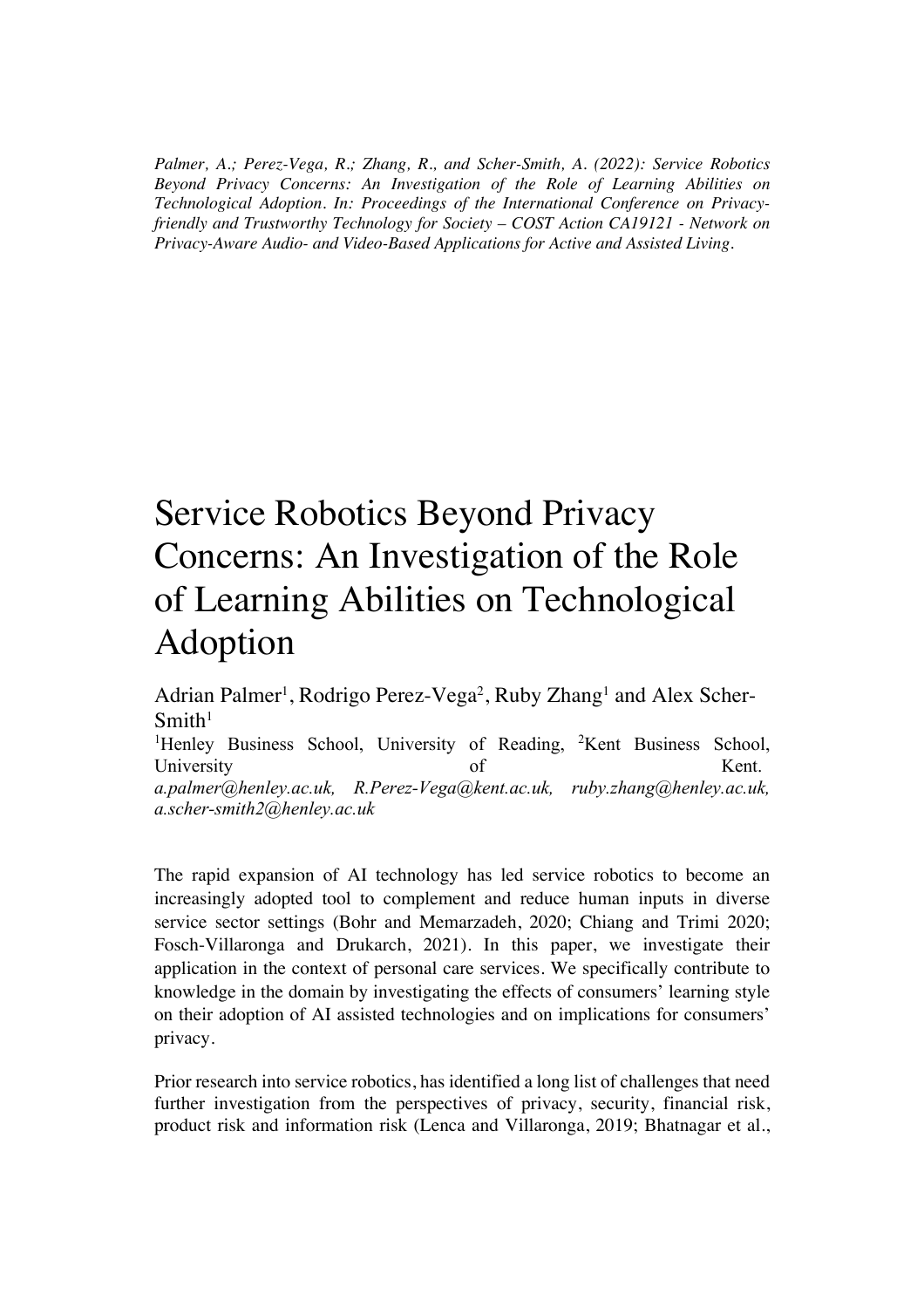2000; Tsu et al., 2009; Dinev and Hart, 2006). In the context of robotic care assistants, there are divided views ranging from fear to awe, with research currently emphasising a perspective that users prefer to use an anthropomorphic robot due to a high degree of empathy (Akdim et al., 2021; Christou et al., 2020; Tussyadiah & Park, 2018). More generally within service sectors, especially the educational and hospitality sectors (Paluch et al., 2020), it has been noted that humanoid robots can evoke insecurity and negative responses. Security concerns are a prominent issue with consumers still showing a reluctance to accept Intelligent Assistive Technologies (IATs), primarily due to privacy concerns (Lutz, and Tamo-Larriuex, 2020; Lenca and Villaronga, 2019; Pavlou, 2001), and therefore, the perceived risk of adopting these new technologies emerges as a prominent barrier to consumer acceptance of advanced robotics. Furthermore, Jia et al. (2021) studied the complexities of human-likeness of robots within the hotel sector and found individuals are less receptive towards anthropomorphic robots due to safety and simulation of human behaviours. Previous studies provide contradictory findings and indicate the complexities of consumer behaviours with novel robotic technologies across the education and travel & tourism sectors (Chuah et al., 2021). However, little is known about how consumers evaluate new technologies for potential adoption and how they learn these new technologies through picking out moments associated with prior experiences. A better understanding of how service robots can be used to connect families, provide ongoing support from hospitals to residential environments and achieve acceptance rates over assistive technologies is an important social issue (Bogue, 2020; Murphy et al., 2020; Seyitoglu and Ivanov, 2020).

Bauer (1960) was an early scholar to associate perceived risks with consumer behaviour. A definition of perceived risk within the context of electronic commerce is given by Pavlou (2003), as "the user's subjective expectation of suffering a loss in pursuit of a desired outcome". Siau and Shen (2003) point out that both security and privacy risk are part of the essential factors that hinder user acceptance. Tsu et al. (2009) agreed that both security and privacy influence consumers' decisions to use new forms of technology. With the purpose of focusing on consumers' privacy concerns and use of new technology context, the UTAUT2 model is thus adapted as the underpinning theoretical framework of this research. A theoretically and empirically important aim of this study is to clarify the constructs that internally affect the acceptance and behaviours of consumers for service robotics adoption, and other future potential innovations. Therefore, insights of individual's cognitive and affective learning ability are studied in order to identify how the learning styles of consumers have impacted the adoption of new technologies across consumer's acceptance and behaviours. The way consumers learn and structure information is a strategic concern for business practice in the context of implementation of service robots.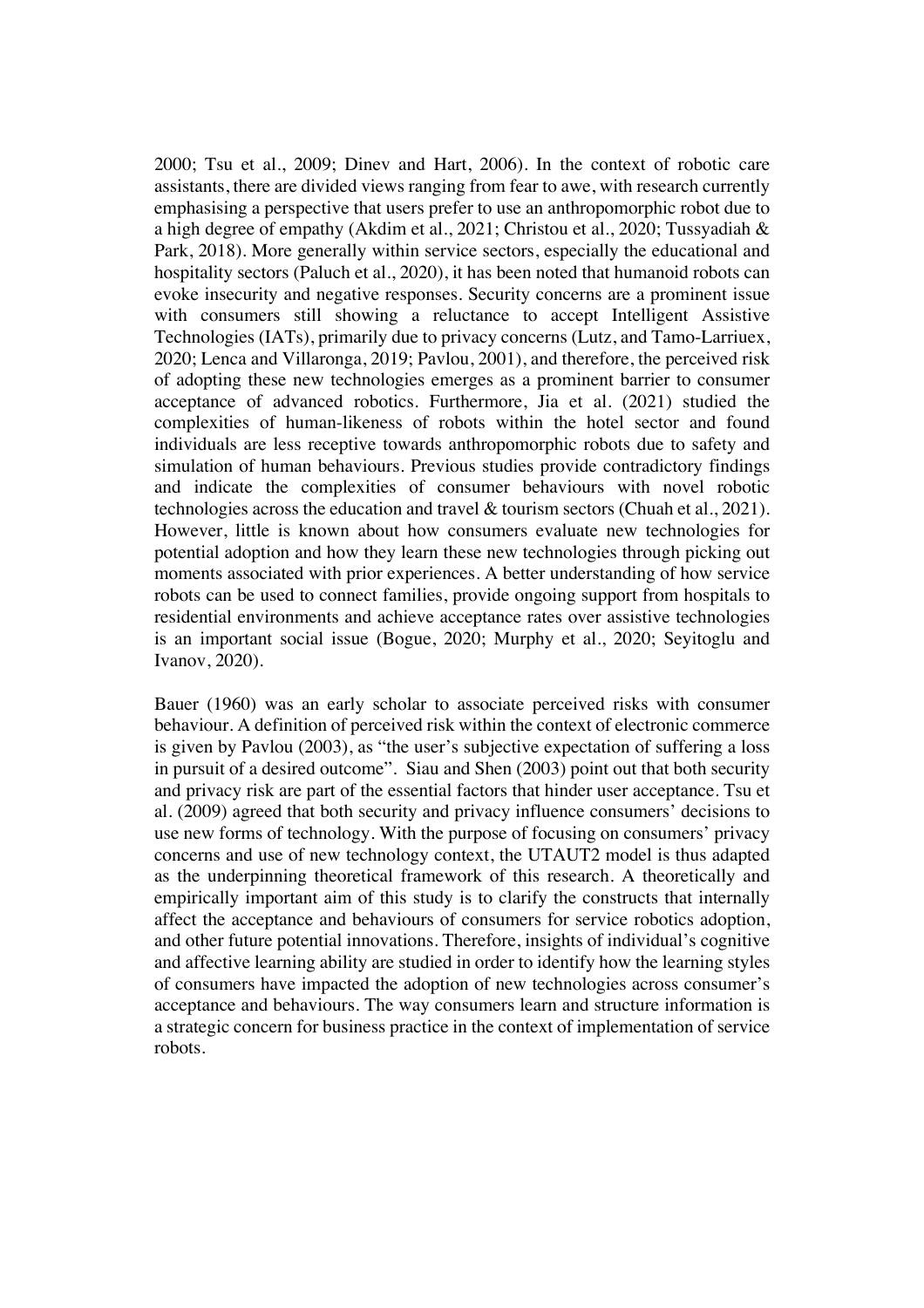## Methodological Approach

This research aims to investigate consumers' acceptance and behavioural intention of new technologies in the UK, with a specific focus upon service robotics and privacy. Additionally, as service robotics are still novel in many countries, including the UK, insights into behavioural intentions are limited and a general population sample garners wider insight. Thus, the target population of this quantitative study is focused on adult consumers residing in the UK regardless of gender, marital status, education level and other background contexts. This study used online data collection, which incorporated panel data for the purpose of aiding University research studies and rewards participants with a fee for their participation. More researchers in the social sciences domain are turning to online panel data collections for research purposes (Lovett et al., 2018). To achieve the objectives of this study, an analytical framework is constructed for deriving factors for the prediction of an individual's acceptance and behavioural intention of service robotics. Furthermore, this research implemented a quantitative questionnaire, with 400 completed responses. Thereafter, the quantitative analysis was conducted using SPSS and SmartPLS 3.0 software on the basis of the Structural Equation Modelling technique (SEM). After a thorough review of literature and studies related to the UTAUT and UTAUT2 model, the instruments were developed accordingly. Six key constructs were adopted from the second generation of the UTAUT2 model (Venkatesh et al., 2012). The items for measuring utilitarian motivation in this research were partially adopted from Babin et al. (1994) and Kim (2006); four relevant items of the TRI scale were selected in this study for technology readiness due to the length of the measurement (Parasuraman, 2000; Liljander et al., 2006); seven measurement items were adapted from Featherman and Pavlou (2003), reflecting the perception of seven dimensions of risk with the focus of privacy risk; The Acceptance of Change Scale (ACS) was adapted to examine the tendency of individuals to accept or move toward change (Di Fabio and Gori, 2016). To measure consumer cognitive learning ability, three measuring items of the Need for Cognition Scale (NCS) and three measuring items of the Cognitive Load Questionnaire (CLQ) were adapted for this research. As for affective learning ability, this research adapted from the research from McCroskey (1994) and Mottet and Richmond (1998) and, nonetheless, modified the wordings to keep a consistency with other statements in a service robotic context.

## Findings

We show that the relationship between utilitarian motivation and intention of acceptance of service robots is mediated by the degree of performance expectancy, and has no direct relationship with effort expectancy. A similar relationship was found for technology readiness and perceived risk. For both antecedents, the relationship with intention of acceptance is also mediated by performance expectancy. We also found a direct relationship between perceived risk and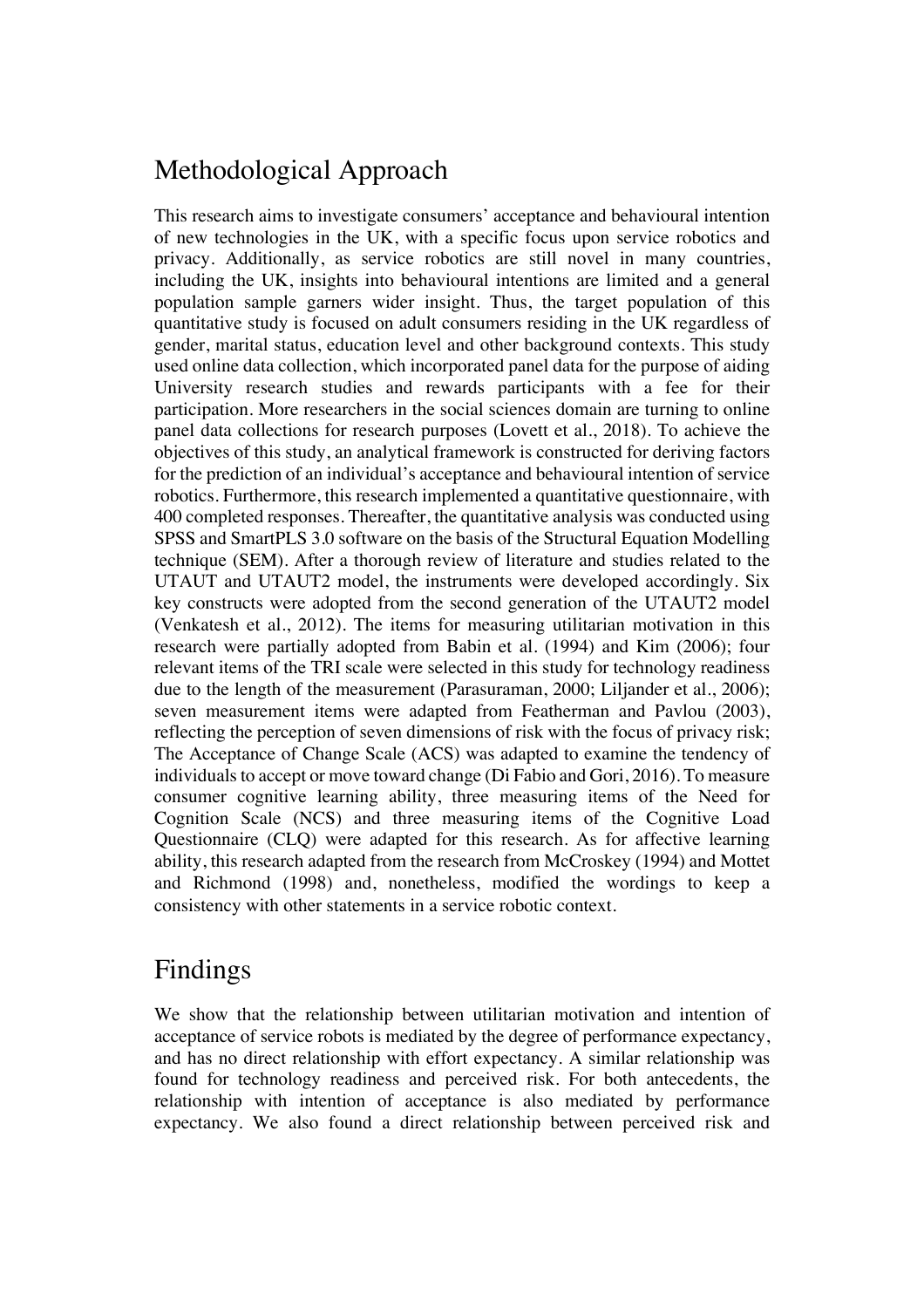intention of acceptance. The implication of these findings suggests that understanding the expectations consumers have of these robots to perform different tasks is central to the intention to adopt service robot technologies. Furthermore, in terms of the moderating role of learning abilities, our findings suggest that there is a significantly negative moderation effect of cognitive learning ability on the relationship between utilitarian motivation and performance expectancy. In other words, for those consumers who have lower cognitive learning ability, utilitarian motivation positively affects their performance expectancy more than those with higher cognitive learning ability. Furthermore, affective learning ability has a positive moderation effect on the relationship between technology readiness and performance expectancy. Therefore, for those consumers who have higher affective learning ability, technology readiness positively affects their performance expectancy more than those with lower affective learning ability. Due to the crucial role that performance expectancy has as a mediator in the adoption of service robots, tailoring the features that allow service robots to perform tasks based on the learning ability of the user can facilitate further the intentions to adopt them.

## References

- Akdim, K, Belanche, D and Flavián, M. (2021). Attitudes toward service robots: analyses of explicit and implicit attitudes based on anthropomorphism and construal level theory. International Journal of Contemporary Hospitality Management. Spain. 10.1108/IJCHM-12-2020-1406.
- Babin, B. J., Darden, W. R., and Griffin, M. (1994). Work and/or Fun: Measuring Hedonic and Utilitarian Shopping Value. The Journal of Consumer Research, 20, (4). Oxford. 644-656.
- Bauer, R.A. (1960) Consumer Behavior as Risk Taking. In: Hancock, R.S., Ed., Dynamic Marketing for a Changing World, Proceedings of the 43rd. Conference of the American Marketing Association, 389-398.
- Belanche, D, Casaló, V.L, Flavián, C, and Schepers, J (2020). Service robot implementation: a theoretical framework and research agenda, The Service Industries Journal, 40, 3-4, 203-225, DOI: 10.1080/02642069.2019.1672666.
- Bhatnagar, A., Misra, S. and Rao, H. (2000). On risk, convenience, and Internet shopping behavior. Communications of the ACM, 43, (11), pp.98-105.
- Bohr A, Memarzadeh K. The rise of artificial intelligence in healthcare applications. Artificial Intelligence in Healthcare. 2020;25-60. doi:10.1016/B978-0-12-818438-7.00002-2.
- Bougue, R. (2011). Robots in healthcare. Industrial Robot: An International Journal 38: 218-223.
- Brooks (Eds.). 1994 SCA summer conference proceedings and prepared remarks, (pp. 55-71). Annandale, VA: Speech Communication Association.
- Chiang, AH., Trimi, S. (2020). Impacts of service robots on service quality. Service Bussiness. 14, 439–459. https://doi.org/10.1007/s11628-020-00423-8.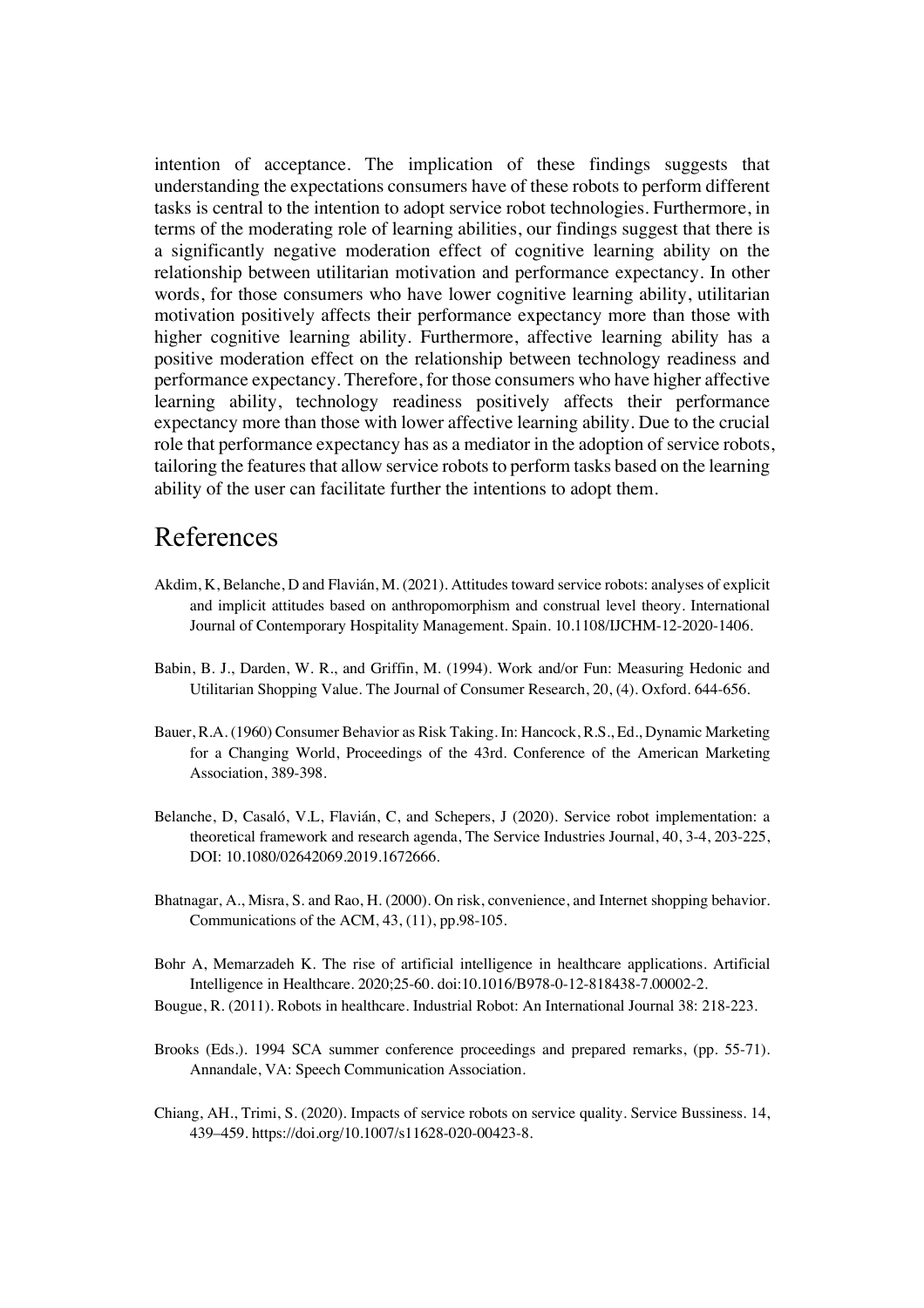- Christou, P, Simillidou, A and Stylianou, M, C. (2020). Tourists' perceptions regarding the use of anthropomorphic robots in tourism and hospitality. International Journal of Contemporary Hospitality Management. ISSN 0959-6119.
- Chuah, W-H, S., Aw, X-C, E and Yee, D. (2021). Unveiling the complexity of consumers' intention to use service robots: An fsQCA approach. Computers in Human Behavior 123, 106870.
- Di Fabio A., Gori A., Giannini M. (2016). Analysing the psychometric properties of a Big Five measure with an alternative method: The example of the Ten Item Personality Inventory (TIPI). Couns. G. Ital. Ric. Appl. Retrieved from: http://rivistedigitali.erickson.it/counseling/.
- Dinev, T, and Hart, P. (2006). An Extended Privacy Calculus Model for E-Commerce Transactions. Information Systems Research. 17. 61-80. 10.1287/isre.1060.0080.
- Featherman, M. and Pavlou, P. (2003). Predicting e-services adoption: a perceived risk facets perspective. International Journal of Human-Computer Studies 59, 451-474.
- Fosch-Villaronga, E., & Drukarch, H. (2021). On Healthcare Robots. Lieden, the Netherlands: Leiden University. Retrieved from https://arxiv.org/pdf/2106.03468.pdf.
- Jarvenpaa, S., Tractinsky, N., & Saarinen, L. (2006). Consumer Trust in an Internet Store: A Cross-Cultural Validation. Journal Of Computer-Mediated Communication, 5, (2), 0-0. doi: 10.1111/j.1083-6101.1999.tb00337.
- Jia, J, Chung, N, and Hwang, J. (2021). Assessing the hotel service robot interaction on tourists' behaviour: the role of anthropomorphism. Industrial Management & Data Systems. ahead-ofprint. 10.1108/IMDS-11-2020-0664.
- Kim, H.S. (2006). "Using Hedonic and Utilitarian Shopping Motivations to Profile Inner City Consumers". Journal of Shopping Center Research, Vol. 13, No. 1, pp. 57-79.
- Lenca, M, and Fosch-Villaronga, E. (2019). Privacy and Security Issues in Intelligent Assistive Technologies for Dementia: The Case of Ambient Assisted Living, Wearables and Service Robotics. 10.1093/med/9780190459802.003.0013.
- Liljander, V. (2006). Technology readiness and the evaluation and adoption of self-service technologies. Journal of Retailing and Consumer Services 13, 177-191.
- Lovett, M., Bajaba, S., Lovett, M. and Simmering, M. (2018). Data Quality from Crowdsourced Surveys: A Mixed Method Inquiry into Perceptions of Amazon's Mechanical Turk Masters. Applied Psychology. 67 (2). pp. 339-366.
- Lutz, C., & Tamó-Larrieux, A. (2020). The Robot Privacy Paradox: Understanding How Privacy Concerns Shape Intentions to Use Social Robots. Human-Machine Communication, 1, 87- 111. doi: 10.30658/hmc.1.6.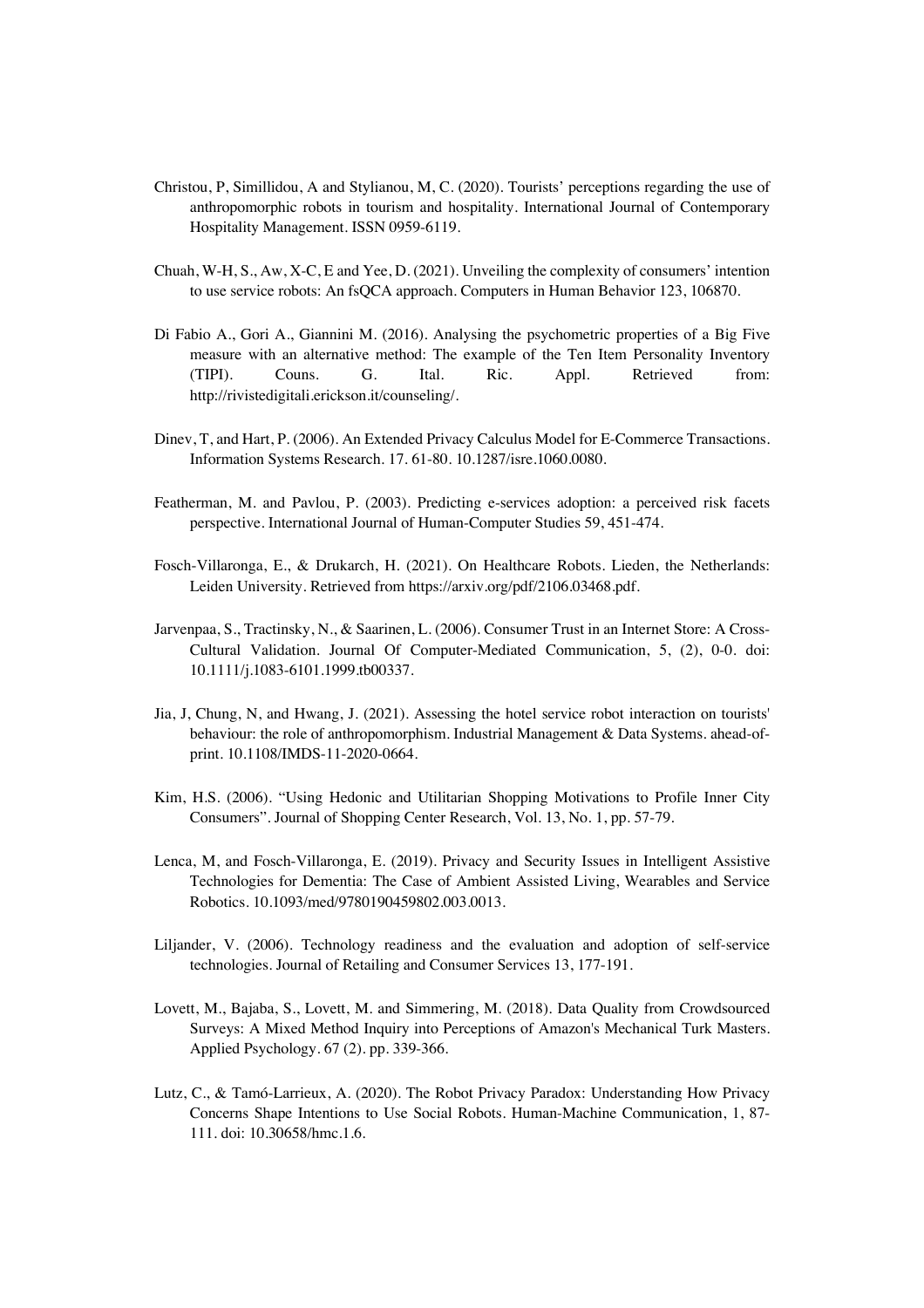- McCroskey, J. C. (1994). Assessment of affect toward communication and affect toward instruction in communication.In S. Morreale and M.
- McLeay, F., Osburg, V. S., Yoganathan, V., & Patterson, A. (2021). Replaced by a Robot: Service Implications in the Age of the Machine. Journal of Service Research, 24(1), 104–121. https://doi.org/10.1177/1094670520933354
- Mottet, T. and Richmond, V. (1998). Newer is not necessarily better a reexamination of affective learning measurement. Communication Research Reports 15:370-378.
- Murphy RR, Gandudi VBM and Adams J. (2020). Robots are playing many roles in the coronavirus crisis—And offering lessons for future disasters. Government Technology. Available at: https://www.govtech.com/products/Robots-Are-Playing- Many-Roles-in-the-Coronavirus-Crisis–and-Offering- Lessons-for-Future-Disasters.html.
- Paluch, S, Wirtz, J and Kunz, W. (2020). Service Robots and the Future of Services. 10.1007/978- 3-658-31563-4.
- Parasuraman, A. (2000). Technology Readiness Index (TRI). Journal of Service Research 2:307- 320.
- Parasuraman, A. and Colby, C. (2014). An Updated and Streamlined Technology Readiness Index. Journal of Service Research 18:59-74.
- Park, Sangwon. (2020). Multifaceted trust in tourism service robots. Annals of Tourism Research. 81. 102888. 10.1016/j.annals.2020.102888.
- Pavlou, P. (2001). Integrating trust in electronic commerce with the technology acceptance model: model development and validation. Boston.
- Seyitoglu F and Ivanov S. (2020). Service robots as a tool for physical distancing in tourism. Current Issues in Tourism (in press). DOI: 10.1080/13683500.2020.1774518.
- Shishehgar, M., Kerr, D., & Blake, J. (2017). The effectiveness of various robotic technologies in assisting older adults. Health Informatics Journal, 25(3), 892-918. doi: 10.1177/1460458217729729.
- Siau, K. and Shen, Z. (2003). Building customer trust in mobile commerce. Communications of the ACM, 46(4), pp.91-94.
- Tsu Wei, T., Marthandan, G., Yee-Loong Chong, A., Ooi, K. and Arumugam, S. (2009).
- What drives Malaysian m-commerce adoption? An empirical analysis. Industrial Management & Data Systems, 109(3), pp.370-388.